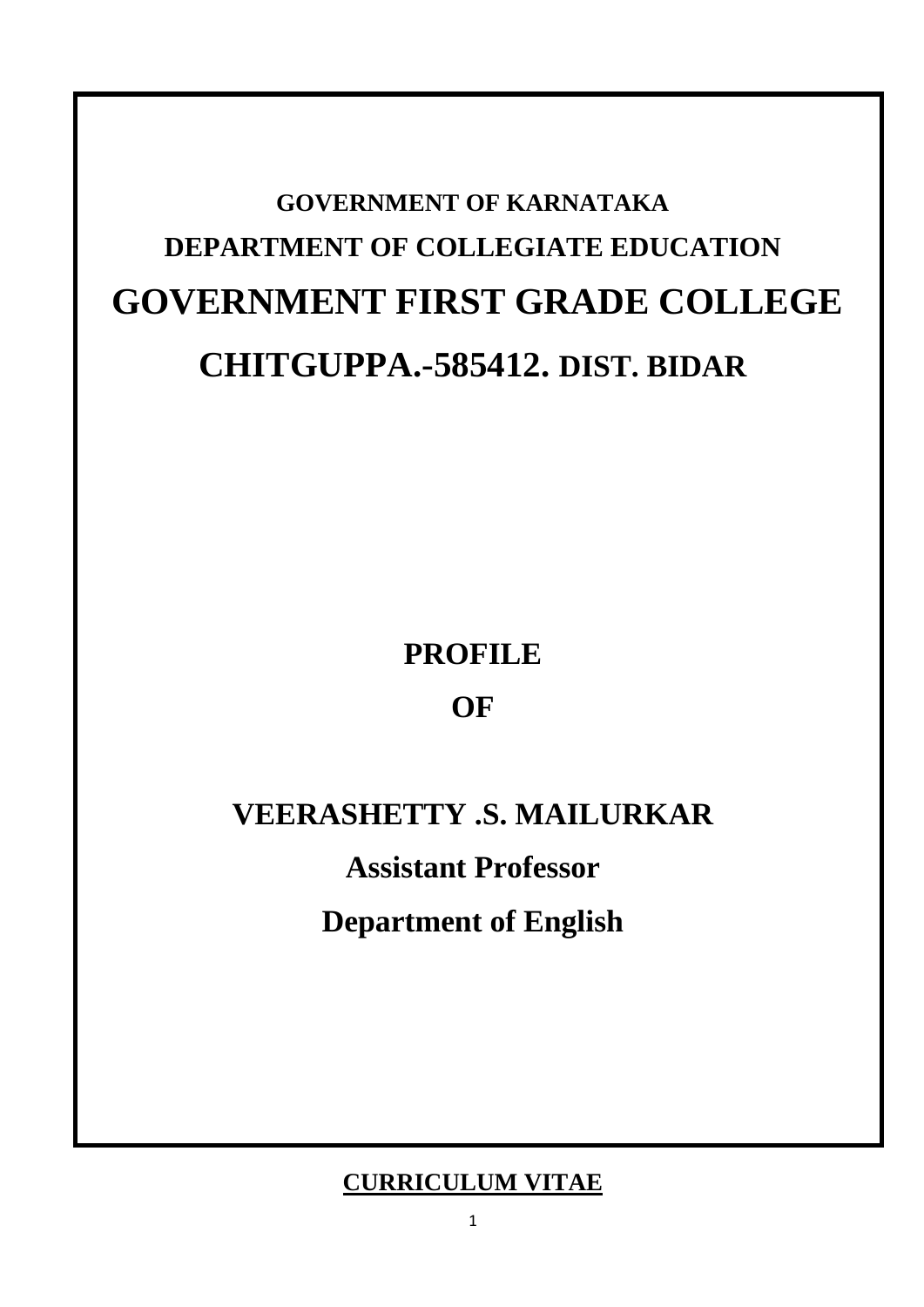| <b>NAME</b>              | $\bullet$            | DR.VEERASHETTY.S.                                                     |
|--------------------------|----------------------|-----------------------------------------------------------------------|
| <b>MAILURKAR</b>         |                      |                                                                       |
| <b>FATHER NAME</b>       | $\ddot{\phantom{a}}$ | SHARANAPPA MAILURKAR                                                  |
| <b>Permanent Address</b> | $\ddot{\cdot}$       | H. No 13-2-28, Ladgeri<br>Hyderabad Road,<br>BIDAR-585401. Karnataka. |
|                          |                      | E-mail- vmailurkar@gmail.com<br>Contact No. 9448258594                |
| Designation              | $\ddot{\cdot}$       | <b>Assistant Professor of English</b>                                 |
| Date of Birth            |                      | 02-08-1972                                                            |
| Education                | ÷                    | MA, MPhil, Ph. D                                                      |

## **Service Experience**

- Presently working as **Assistant Professor of English** in Government First Grade College, Chitguppa, Dist. Bidar since 04-09-2013
- Previously worked as **Assistant Professor of English** in Government First Grade College, Lingasugur, Dist. Raichur since 05-9-2009
- Worked as **Lecturer in English** in Sri Chandrappa Gourshetty Pre-University College, Bidar from 1998 to 2004
- Worked as **Lecturer in English** in Jayprakash Narayan Pre-University College, Chitguppa, Dist. Bidar from 2007 to 2009

## **Worked as Journalist**

- Worked as Bidar District Reporter of **‗ E TV Kannada'** for 4 years
- Worked as Bidar District Correspondence of "**VIJAY TIMES'** for 2 years
- Worked as Counsellor cum Programme Officer of *FPAI* an International NGO at Bidar Branch
- Worked as Associate Editor of "**KALYANA SHASANA**", Kannada Daily News Paper.
- Worked as Chief Reporter of **‗ CCN NEWS'** Kannada Daily News on Surabhi City Cable Network in Bidar district for 9 years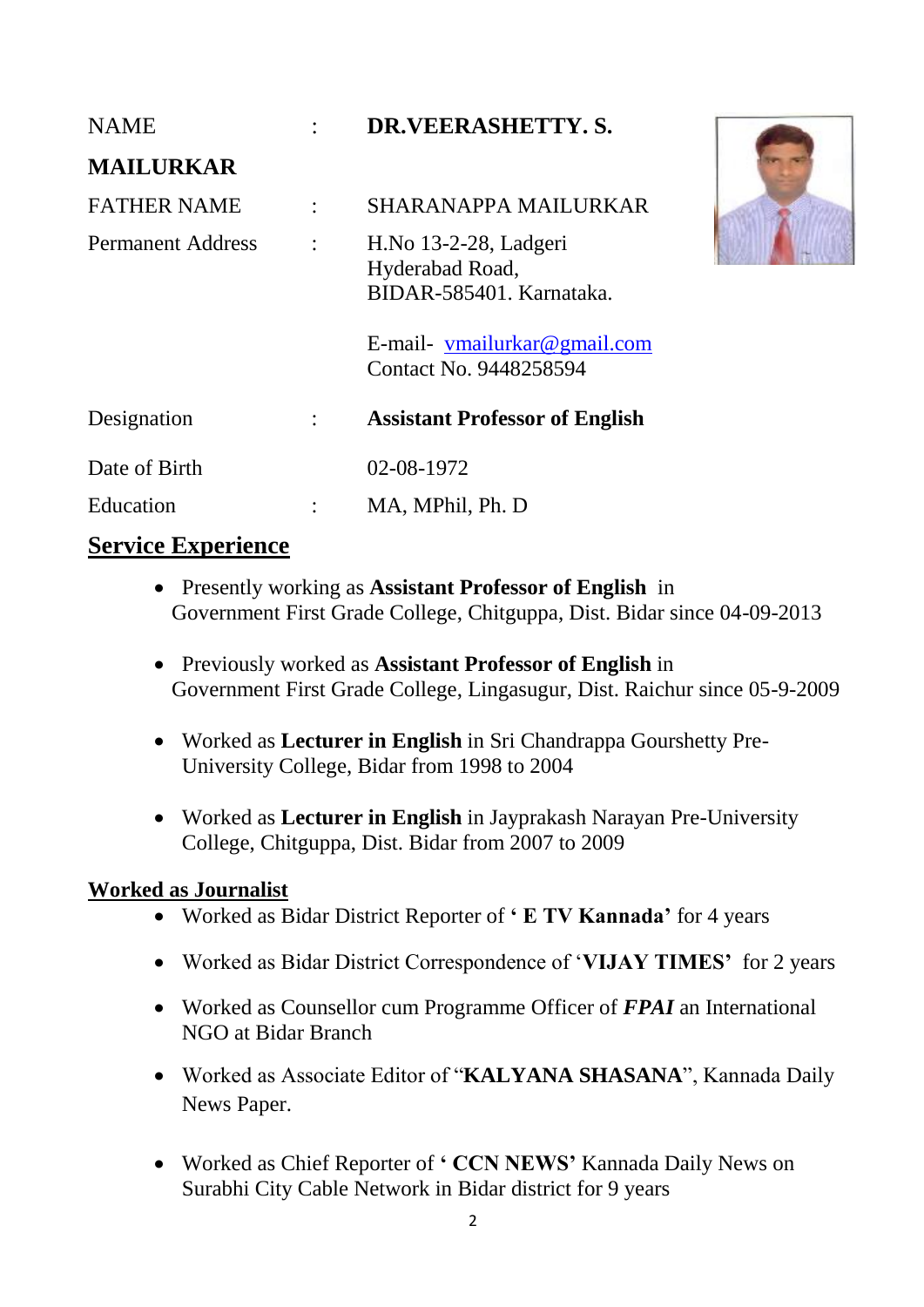Worked as Reporter of **‗BIDAR SAMPARK'** Kannada Daily News Paper.

## **SPECIAL SKILLS TRAINING**

- Passed **Junior English Typewriting** Examination conducted by Karnataka Secondary Education Examination Board.
- **FIRST AID SENIOR** Training Course under Ministry of Health and Family Welfare, Govt. of India.
- Short Term Course on **Computer Applications** for Teachers and Research Scholars held from  $2<sup>nd</sup>$  to  $8<sup>th</sup>$  Mar, 2020 at UGC-HRDC Andhra University, Visakhapatnam.
- Training of Yoga
- Refreshers Course on **Yoga and Mental Health** held from 31<sup>st</sup> Dec  $2018$  to  $20<sup>th</sup>$  Jan 2019 at UGC-HRDC, Saurashtra University Rajkot.
- **Global Business Foundation Skills** conducted by Infosys BPO Ltd. at Infosys Mysore from  $1<sup>st</sup>$  Feb to  $9<sup>th</sup>$  Feb 2016 under Faculty Development Programme.
- **Life Skills** in Basic training Course for Rover Scout Leader –RSL at Udupi from  $17<sup>th</sup>$  to  $23<sup>rd</sup>$  Aug, 2018 conducted by The Bharat Scouts & Guides, Karnataka.
- **Counselling Skills in dealing with SRH skills** under Induction Training and Workshop at Pune from  $7<sup>th</sup>$  to  $11<sup>th</sup>$  June, 2005 as Counsellor of FPAI Bidar Branch.
- Passed with Distinction in **Computer literacy Test (CLT)** Conducted by Govt. of Karnataka on MS OFFICE, WORD, EXCEL, PPT, NUDI.
- Awareness Training Programme on **Environmental Hazards of Electronic Waste and its Management** from 26<sup>th</sup> to 28<sup>th</sup> march 2018 organized by NIELIT. Govt. of India.

# **LANGUAGES**

KANNADA, ENGLISH, HINDI, MARATHI.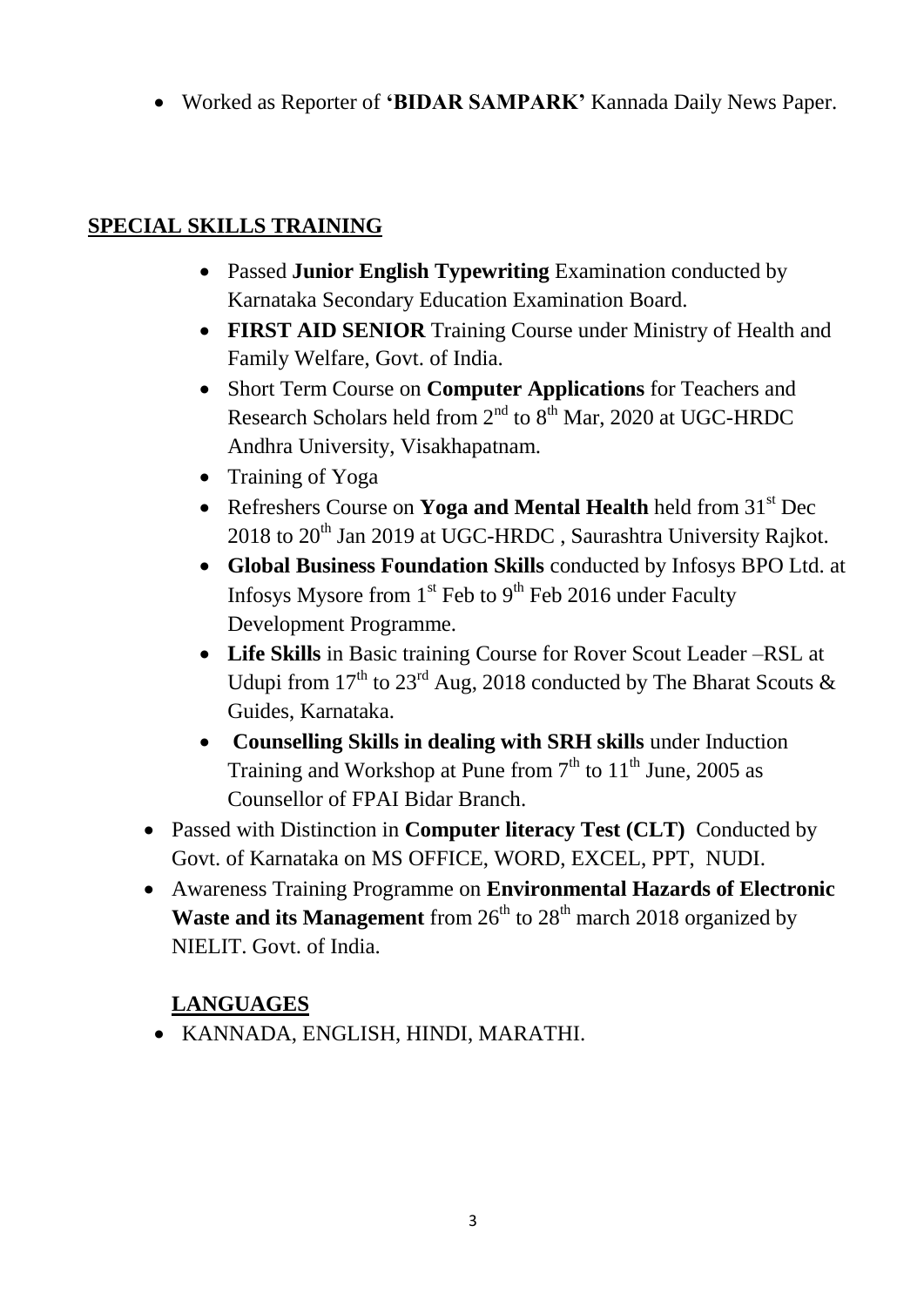# **INTERNATIONAL LEVEL ISSN/ISBN PUBLICATIONS**

| $\overline{\text{SL}}$<br>N <sub>o</sub> | <b>YEAR</b>        | <b>PUBLISHED</b><br>BY                          | <b>BOOK</b><br><b>JOUR</b>            | Name of the Book/Journal                                                                         | <b>TITLE OF THE PAPER</b>                                                                                  | <b>PAG</b><br>E NO                 | NO                                              |
|------------------------------------------|--------------------|-------------------------------------------------|---------------------------------------|--------------------------------------------------------------------------------------------------|------------------------------------------------------------------------------------------------------------|------------------------------------|-------------------------------------------------|
|                                          |                    |                                                 | <b>NAL</b>                            |                                                                                                  |                                                                                                            |                                    |                                                 |
| $\mathbf{1}$                             | 2012               | Prasaranga,<br>Kannada<br>University,<br>Hampi  | <b>Book</b>                           | Naayakara<br>$Mahaasamsthana -$<br>Surapur                                                       | "Meadows Taylor<br><b>Contribution to</b><br><b>English Literature</b><br>and Surpur Dynasty"              | 259                                | ISBN:<br>978-<br>$93 -$<br>81645<br>$-50-5$     |
| $\overline{2}$                           | <b>Nov</b><br>2014 | Jai Hind<br>Education<br>Society,<br>Pune       | Journ<br>al                           | <b>International Research</b><br>Journal of Commerce,<br><b>Business and Social</b><br>Sciences' | "English Language<br>Teaching in India -<br><b>Challenges and</b><br><b>Solutions</b> "                    | 97                                 | ISSN:<br>2277-<br>9310                          |
| $\overline{3}$                           | Aug<br>2016        | Jai Hind<br>Education<br>Society,<br>Pune       | Journ<br>al                           | International Journal of<br>Multidisciplinary<br>Research                                        | "English is 'window'<br>of Learning al all<br>Sciences."                                                   | 45                                 | ISSN:<br>2277-<br>9302                          |
| $\overline{4}$                           | Jan,<br>2017       | Airo<br>Internationa<br>1 Research<br>Journal   | Journ<br>al                           | A Multidisciplinary<br><b>Indexed International</b><br><b>Research Journal</b>                   | <b>CONTRIBUTION OF</b><br><b>INDIAN FEMALE</b><br><b>WRITERS IN</b><br><b>LITERARY FIELD</b>               | Vol.<br>IX                         | ISSN:<br>2320-<br>3714                          |
| 5                                        | Aug,<br>2017       | Airo<br>Internationa<br>1 Research<br>Journal   | Journ<br>al                           | A Multidisciplinary<br><b>Indexed International</b><br>Research Journal                          | <b>A STUDY ON</b><br><b>LITERARY</b><br><b>FEMINISM: A CASE</b><br><b>STUDY OF INDIAN</b><br><b>NOVELS</b> | Vol.<br><b>XII</b>                 | ISSN:<br>2320-<br>3714                          |
| 6                                        | Jan<br>2018        | Kalyan<br>Literary<br>Publishers<br>Kalaburagi. | <b>Book</b>                           | Sonorous Vibrations of<br>Spiritualism and<br>Mysticism in Indian<br>Writing in English          | "The Spiritual Quest<br>in Swami<br>Vivekananda's<br>Poetry"                                               | 181                                | ISBN:<br>978-<br>$81-$<br>93187<br>$1 - 7 - 3$  |
| $\overline{7}$                           | Feb<br>2019        | Excel India<br>Publishers,<br>New Delhi.        | <b>Book</b>                           | QAESHE-2019<br>Quality Assessment,<br>Enhancement and<br>Sustenance in Higher<br>Education       | "Significance of<br><b>Ethics and Values for</b><br><b>Quality Enhancement</b><br>in Higher Education"     | 21                                 | ISBN:<br>978-<br>$93 -$<br>88237<br>$-47-5$     |
| 8                                        | July<br>2019       | Kalyan<br>Literary<br>Publishers<br>Kalaburagi  | <b>Book</b>                           | <b>Elements Essentials of</b><br>Community and Culture<br>vol-II                                 | "A Study on<br><b>Feminism in Indian</b><br><b>Diasporic English</b><br>Literature"                        | 465                                | ISBN:<br>978-<br>$81 -$<br>94162<br>$6 - 2 - 9$ |
| 9                                        | Since<br>2014<br>. | The<br>Rachana<br>Publishing<br>House           | An<br>Intern<br>ationa<br>Journ<br>al | The Literary Voyage                                                                              | <b>Member</b> of<br><b>Advisory Board</b>                                                                  | Vol.<br>I<br><b>Issu</b><br>e. III | ISSN-<br>2348-<br>5272                          |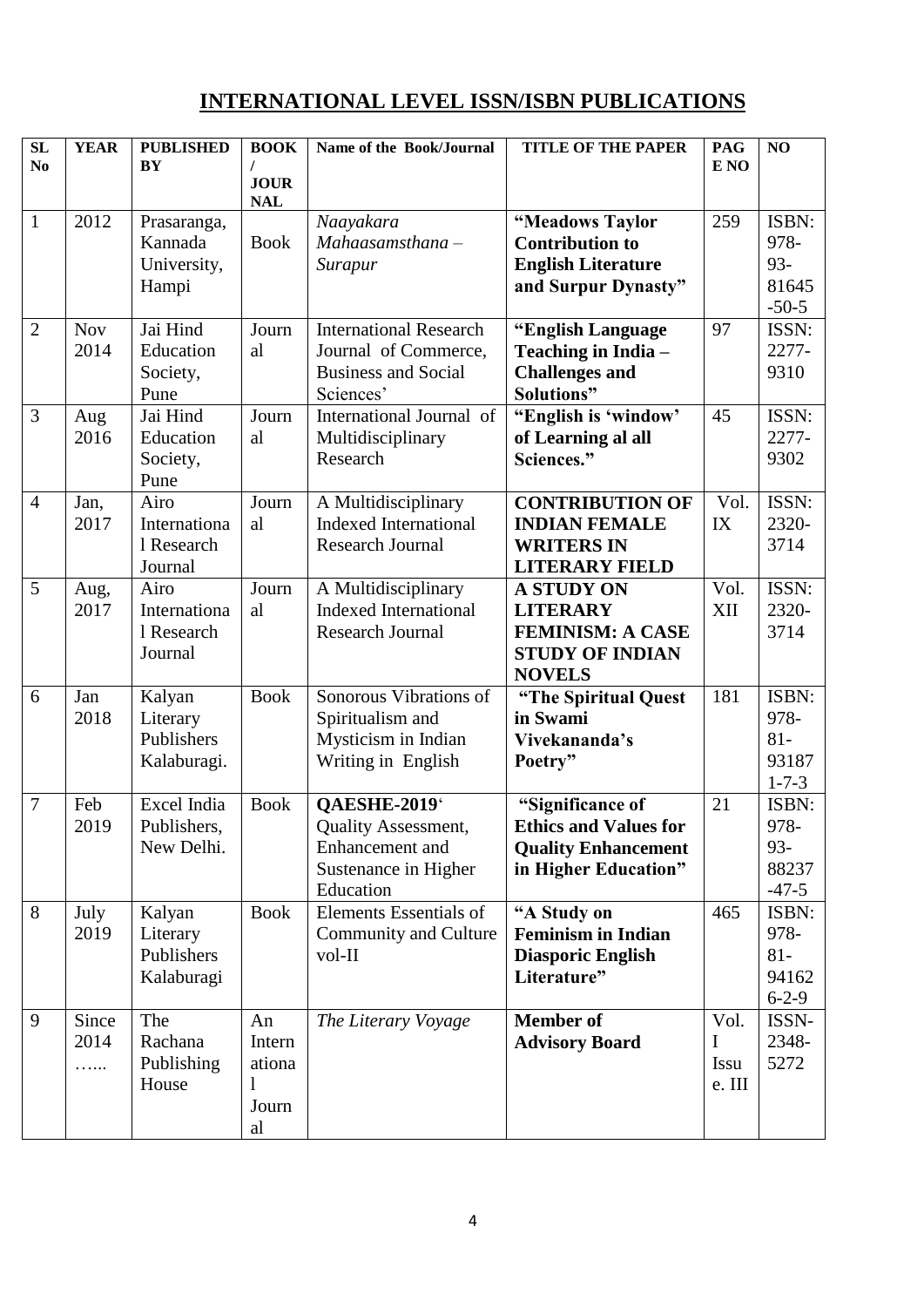## **INTERNATIONAL LEVEL PAPER PRESENTATION**

| <b>SL</b><br>N <sub>0</sub> | <b>DATE</b>           | <b>ORGANIZED BY</b> | <b>EVENTS/SPONSOR</b><br><b>ED BY</b> | THEME / TITLE OF THE PAPER                  |
|-----------------------------|-----------------------|---------------------|---------------------------------------|---------------------------------------------|
| $\mathbf{1}$                | 27-09-2014            | International       | Govt. of Karnataka                    | 'Current Experiments & innovations in       |
|                             |                       | Association of      | DCE. GFGC K.K                         | Commerce, Management, Languages and         |
|                             |                       | Academicians and    | Koppa                                 | Social Sciences'                            |
|                             |                       | Researchers         | Belgaum                               | "English Language Teaching in India -       |
|                             |                       |                     |                                       | <b>Challenges and Solutions"</b>            |
| $\overline{2}$              | 20-08-2016            | International       | Anjuman A.S.C                         | 'Language, Literature, Culture & Education' |
|                             |                       | Association of      | College and PG                        | "English is 'window' of Learning of all     |
|                             |                       | Academicians and    | Studies in English                    | Sciences."                                  |
|                             |                       | Researchers         | Vijayapur.                            |                                             |
| 3                           | $29^{th}$ , $30^{th}$ | Sharanabasaveshw    | A Two-Day                             | 'Literature, Language, , Community $\&$     |
|                             | <b>July 2019</b>      | ar College of Arts  | International                         | Culture : Interdisciplinary perspective'    |
|                             |                       | & Science           | Conference                            | "A Study on Feminism in Indian Diasporic    |
|                             |                       | Kalaburagi.         |                                       | <b>English Literature"</b>                  |
| $\overline{4}$              | $1st$ , $2nd$ Dec     | Shaheen Group of    | A Two-Day                             | 'Modern Quality Education'                  |
|                             | 2019                  | Institutions, Bidar | International                         | ""English Language is a 'window' of the     |
|                             |                       |                     | <b>Education Summit</b>               | <b>Modern Quality Education"</b>            |

#### **NATIONAL LEVEL PUBLICATIONS**

| <b>SL</b><br>N <sub>0</sub> | <b>YEAR</b> | <b>PUBLISHED</b><br>BY                      | <b>NEWS</b><br>PAPER/<br><b>SOUVENIR</b> | Name of the<br><b>Book/Journal</b> | <b>TITLE OF THE PAPER</b>                                              | PAGE NO |
|-----------------------------|-------------|---------------------------------------------|------------------------------------------|------------------------------------|------------------------------------------------------------------------|---------|
|                             | 2011        | Kannada<br>Saahitya<br>Parishattu,<br>Bidar | Souvenir                                 | Vasundhare                         | "Kannada Bhaase Mattu Sahityada<br>Abhivrudhiyalli Patrikegala Paatra" | 39      |
| $\overline{2}$              | 2015        | Kannada<br>Saahitya<br>Parishattu,<br>Bidar | Souvenir                                 | Sambhrama                          | "Horatada Phalavagi Udayawada<br>Chaluva Kannada Naadu"                | 62      |

# **NATIONAL LEVEL SEMINARS – PAPER PRESENTATION**

| <b>SL</b>                | <b>DATE</b>           | <b>PLACE</b> | <b>ORGANIZED BY</b>            | THE EXTREMENTATION<br>THEME /                   |
|--------------------------|-----------------------|--------------|--------------------------------|-------------------------------------------------|
|                          |                       |              |                                |                                                 |
| $\mathbf{N}\mathbf{0}$   |                       |              |                                | <b>TITLE OF THE PAPER</b>                       |
|                          |                       |              |                                |                                                 |
| $\overline{1}$           | 17-09-2006            | Bangalore    | <b>CSEPI-INDIA</b>             | 22 <sup>nd</sup> NATIONAL CONFERENCE OF         |
|                          |                       |              |                                | <b>SEXOLOGY</b>                                 |
|                          |                       |              |                                | "Sexual health in the 21 <sup>st</sup> century" |
| $2^{-}$                  | 18,19 &               | Shorapur     | Valmiki Study Centre           | 'NaayakaraMahaasamsthana -Surapur'              |
|                          | $20th$ Feb,           |              | Kannada University, Hampi      | "Meadows Taylor Contribution to                 |
|                          | 2011                  |              |                                | <b>English Literature and Surpur Dynasty"</b>   |
| $\overline{\mathcal{E}}$ | $7th \& 8th$          | Bangalore    | <b>Anthropology Department</b> | 'Karnataka Farmers and Present                  |
|                          | Sept, 2011            |              | Kannada University, Hampi      | Challenges'                                     |
|                          |                       |              |                                | "Agriculture and Marketing System"              |
| $\overline{4}$           | $25^{th}$ & $26^{th}$ | Hampi        | <b>Anthropology Department</b> | 'Karnatakada Beda                               |
|                          | June, 2013            |              | Kannada University, Hampi      | NayakaraSthiatyantaragalu'                      |
|                          |                       |              |                                | "AlivinaAnchinalliruvaPaleyagararSmar           |
|                          |                       |              |                                | akagalu"                                        |
| $\overline{5}$           | $26,27$ &             | <b>Bidar</b> | Karnataka college              | 'National Folk Literature Conference'           |
|                          | $28th$ Feb,           |              | UGC Sponsored                  | "Folklore and Mass Media"                       |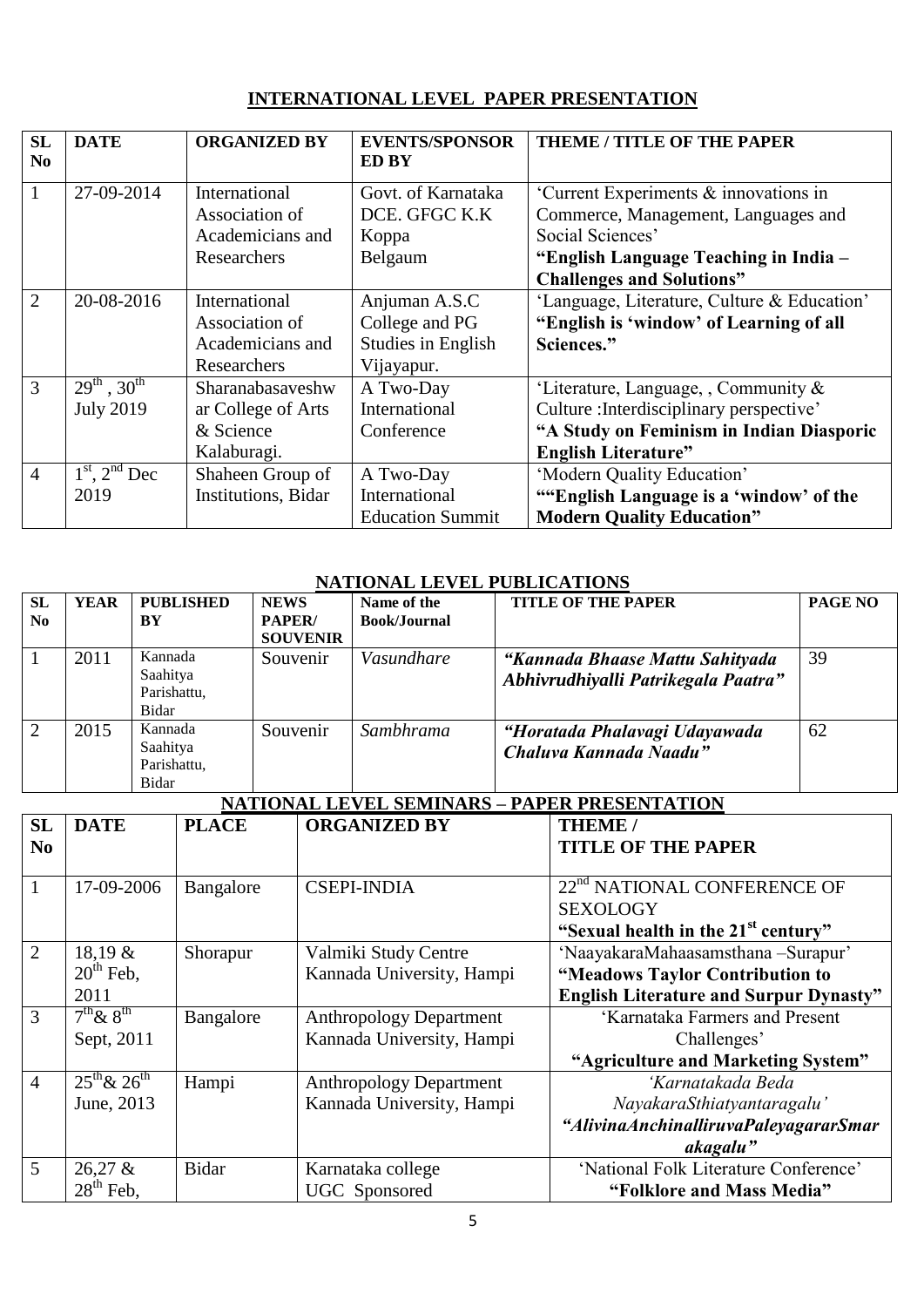|                | 2014                      |              |                                 |                                                 |
|----------------|---------------------------|--------------|---------------------------------|-------------------------------------------------|
| 6              | 02-04-2016                | Kalburagi    | Dr Ambedkar College of Arts,    | 'Role of Languages in Higher Education'         |
|                |                           |              | Commerce & PG Centre under      | "English is Essential and 'Window' of           |
|                |                           |              | IQAC                            | learning of to-day's World"                     |
| $\overline{7}$ | $15^{th}$ & $16^{th}$     | CUK-         | Dept. Of English, School of     | 'Shakespeare in the New Millennium'             |
|                | April, 2016               | Kalburgi     | Humanities and Languages        | " Adaptation of Shakespeare's                   |
|                |                           |              | CUK and IGNTU-                  | <b>Tragedies in Hindi Movies"</b>               |
|                |                           |              | Amarkantaka                     |                                                 |
| 8              | $22nd$ Oct,               | <b>Bidar</b> | Siddharth Arts, Commerce        | 'Human Rights'                                  |
|                | 2016                      |              | Degree College                  | "Human Rights and the Role of Media"            |
|                |                           |              | <b>ICSSR Hyderabad</b>          |                                                 |
| 9              | $17th$ Dec                | <b>GUK</b>   | Hyderabad Karnataka             | "Dr. Ambedkar and Lord                          |
|                | 2016                      | Kalaburagi   | government College Professors   | Basaveshwara's thoughts on                      |
|                |                           |              | Federation                      | Demonisation"                                   |
| 10             | 2 <sup>nd</sup><br>March, | Hampi        | <b>Anthropology Department</b>  | 'Hyderabad Karnataka Hindulida                  |
|                | 2017                      |              | Kannada University, Hampi       | Vargagala Samasye mattu Savaalugalu             |
|                |                           |              |                                 | "Hindulida Vargagalu mattu Kayede               |
|                |                           |              |                                 | Kanoonugalu"                                    |
| 11             | 3 <sup>rd</sup> March,    | <b>Bidar</b> | Siddharth Arts, Commerce        | 'The Contributions of Various Rulers to         |
|                | 2017                      |              | Degree College                  | Hyderabad Karnataka region'                     |
|                |                           |              | Directorate of State Archives,  | "The Contributions of Sharanas to               |
|                |                           |              | Karnataka                       | Vachana Literature in 12 <sup>th</sup> Century" |
| 12             | $27^{th}$ , $28^{th}$     | Sedum        | Govt. First Grade College and   | 'Problems and Prospects of MSME's in            |
|                | Sept 2017                 |              | <b>Indian Council of Social</b> | India'                                          |
|                |                           |              | Science Research (ICSSR)        | "The Role of English Language in the            |
|                |                           |              |                                 | <b>Growth of MSME's on India"</b>               |
| 13             | $28th$ Jan                | Kalaburagi.  | Sharanabasaveshwar College      | 'Sonorous Vibrations of Spiritualism and        |
|                | 2018                      |              | of Commerce                     | Mysticism in Indian Writing in English          |
|                |                           |              | <b>IQAC</b>                     | "The Spiritual Quest in Swami                   |
|                |                           |              |                                 | Vivekananda's Poetry"                           |
| 14             | $22^{nd}$ , $23^{rd}$     | <b>Bidar</b> | B V Bhhoomraddi College of      | 'Quality Assessment, Enhancement and            |
|                | Feb 2019                  |              | A.S.C                           | Sustenance in Higher Education                  |
|                |                           |              | <b>NAAC</b>                     | "Significance of Ethics and Values for          |
|                |                           |              |                                 | <b>Quality Enhancement in Higher</b>            |
|                |                           |              |                                 | <b>Education</b> "                              |
| 15             | $23rd$ March              | Kalaburagi   | Dept. of Collegiate Education   | 'Language and Literature in Present             |
|                | 2019                      |              | Government College,             | Scenario'                                       |
|                |                           |              | Autonomous                      | "Feminism in English Literature with            |
|                |                           |              |                                 | reference of Indian Writers"                    |
|                |                           |              |                                 |                                                 |

## **CHAIRPERSON/DEBATER/ DELIGATE**

| <b>SL</b><br>$\mathbf{N}\mathbf{0}$ | <b>DATE</b>                          | <b>PLACE</b>        | <b>ORGANIZED BY</b>                                                               | <b>SPONSORED</b><br>BY                                                                                                     | <b>ROLE/EVENT</b>                                                                |
|-------------------------------------|--------------------------------------|---------------------|-----------------------------------------------------------------------------------|----------------------------------------------------------------------------------------------------------------------------|----------------------------------------------------------------------------------|
|                                     | $24^{th}$ & $25^{th}$<br>Sept, 2013  | Kolar               | <b>National Saint Poet</b><br>Kanakadas Study<br>and Research<br>Centre-Bangalore | Debater - 'Kaaludari Santa<br>Dept. of<br><b>Backward Caste</b><br><b>Parampare Mattu</b><br>Kanakadasaru'<br>and Minority |                                                                                  |
| 2                                   | 1,2 $\&$ 3 <sup>rd</sup> Feb<br>2015 | Shravanab<br>elgola | Kannada Sahitya<br>Parishattu,                                                    | Govt. of<br>Karnataka                                                                                                      | <b>Debater</b> - '81 <sup>st</sup> Akhila Bharata<br>Kannada Sahitya Sammellana' |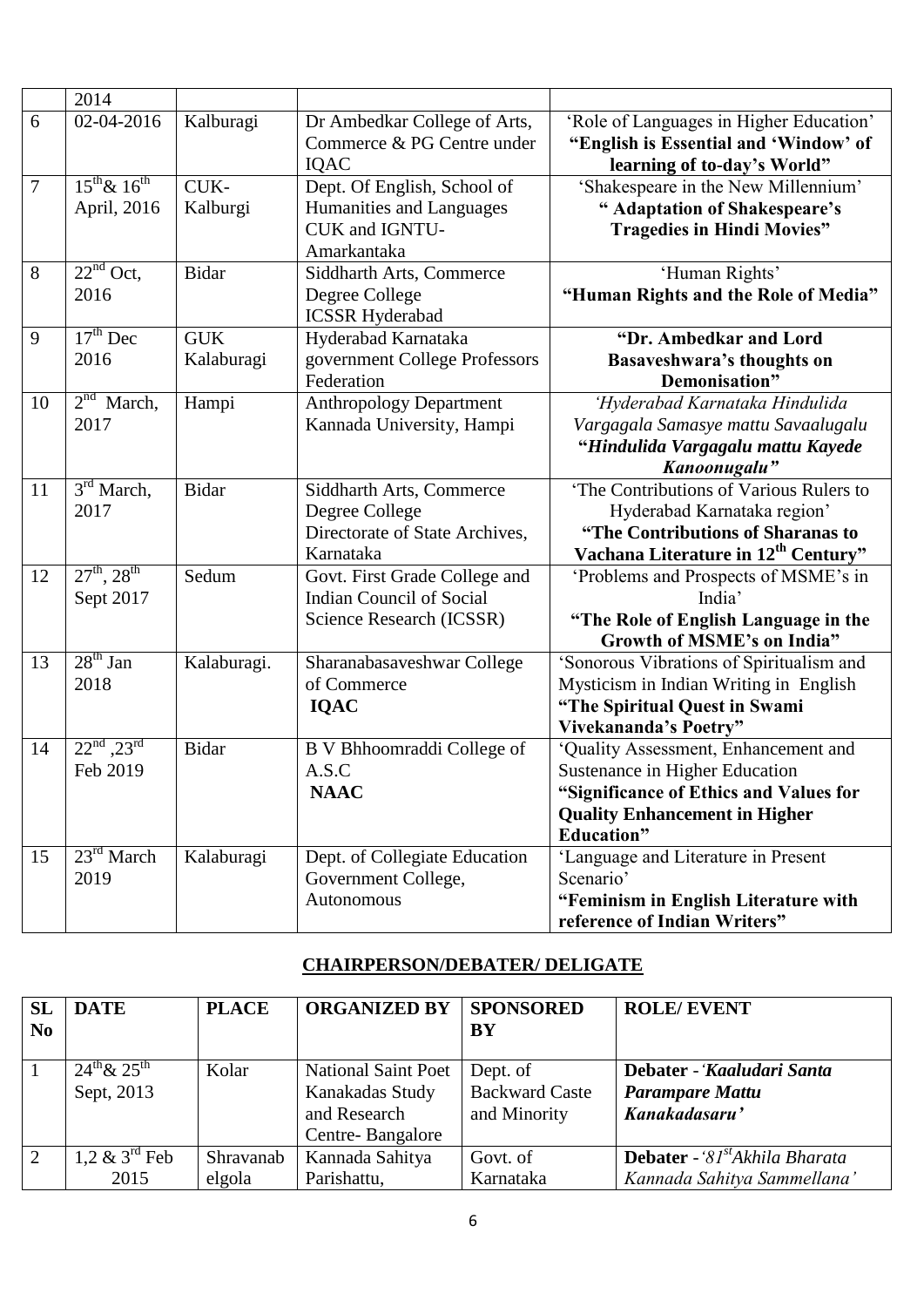|                |                                 |        | Bengaluru.            |                         | "Sammelanaadhyaksharodindige |
|----------------|---------------------------------|--------|-----------------------|-------------------------|------------------------------|
|                |                                 |        |                       |                         | Samvada"                     |
| 3              | 16-08-2006                      | Bidar  | Kalyan Jnana Trust    | <b>Bidar Dist</b>       | As a English Poet in Multi   |
|                |                                 |        |                       | Writers and             | Lingual Kavi Sammelana       |
|                |                                 |        |                       | Artists Sangha          |                              |
| $\overline{4}$ | $\sqrt{22^{nd}$ , $23^{rd}$ Feb | Bidar. | B V Bhhoomraddi       | QAESHE-2019             | The Chairperson of a Session |
|                | 2019                            |        | College of A.S.C      | Quality                 | "Significance of Ethics and  |
|                |                                 |        | <b>NAAC</b> Sponsored | Assessment,             | <b>Values for Quality</b>    |
|                |                                 |        | Two Day national      | Enhancement and         | <b>Enhancement in Higher</b> |
|                |                                 |        | conference            | Sustenance in           | <b>Education</b> "           |
|                |                                 |        |                       | <b>Higher Education</b> |                              |

## **INTERNATIONAL LEVEL SEMINARS – PARTICIPATION**

| <b>SL</b><br>N <sub>0</sub> | <b>DATE</b>           | <b>PLACE</b> | <b>ORGANIZED BY</b>                 | <b>SPONSOR</b><br><b>ED BY</b> | <b>THEME</b> /<br><b>TITLE OF THE PAPER</b> |
|-----------------------------|-----------------------|--------------|-------------------------------------|--------------------------------|---------------------------------------------|
|                             | $25^{th}$ & $26^{th}$ | Bijapur      | Dept. of PG Studies and   Karnataka |                                | 'Dimensions of Indian Diasporic             |
|                             | Oct, 2013             |              | Research in English                 | <b>State</b>                   | Literature in English $-$ An                |
|                             |                       |              |                                     | Women's                        | Exploration'                                |
|                             |                       |              |                                     | University                     |                                             |

## **NATIONAL LEVEL SEMINARS – PARTICIPATION**

| <b>SL</b><br>No | <b>DATE</b>                                                      | <b>PLACE</b> | <b>ORGANIZED BY</b>                                                   | <b>SPONSORED</b><br><b>BY</b> | <b>THEME OF THE SEMINAR</b>                                                                                              |
|-----------------|------------------------------------------------------------------|--------------|-----------------------------------------------------------------------|-------------------------------|--------------------------------------------------------------------------------------------------------------------------|
| $\overline{1}$  | 14-09-2006                                                       | Bangalore    | <b>CSEPI-INDIA</b>                                                    | $---$                         | 22 <sup>nd</sup> NATIONAL CONFERENCE<br>OF SEXOLOGY<br>'Clinical Skills in Sexual<br>medicine'                           |
| $\overline{2}$  | $\overline{15^{th}\&16^{th}}$<br>Sept, 2006                      | Bangalore    | <b>INDIAN</b><br><b>ANDROPAUSE</b><br><b>SOCIETY</b>                  |                               | 2 <sup>nd</sup> NATIONAL CONFERENCE<br>ON "THE AGING ADAM-<br><b>ISSUES, CONCERNS, AND</b><br><b>SOLUTIONS"</b>          |
| $\overline{3}$  | 17-09-2006                                                       | Bangalore    | <b>CSEPI-INDIA</b>                                                    | $---$                         | 22 <sup>nd</sup> NATIONAL<br><b>CONFERENCE OF</b><br><b>SEXOLOGY</b>                                                     |
| $\overline{4}$  | $\overline{18}$ <sup>th</sup> & $19$ <sup>th</sup> Sept,<br>2010 | Lingasgur    | <b>VCB Degree College</b>                                             | <b>UGC</b>                    | 'Relevant of Basaveshwar's<br>Thoughts'                                                                                  |
| $\overline{5}$  | 09-09-2011                                                       | Bangalore    | Arch logical Museum<br>& Tradition<br>Department                      | Govt. Of<br>Karnataka         | 'ParamparaKoota"                                                                                                         |
| 6               | 11-04-2012                                                       | Gulbarga     | Regional Joint<br>Directorate-Dept. of<br><b>Collegiate Education</b> | Govt. Of<br>Karnataka         | <b>State Level Awareness Programme</b><br><sub>on</sub><br>" Continuous Evaluation for<br><b>Quality and Excellence"</b> |
| 8               | 13-02-2013                                                       | Lingasgur    | <b>VCB Degree College</b>                                             |                               | 'Effective Human Rights<br>Initiative'                                                                                   |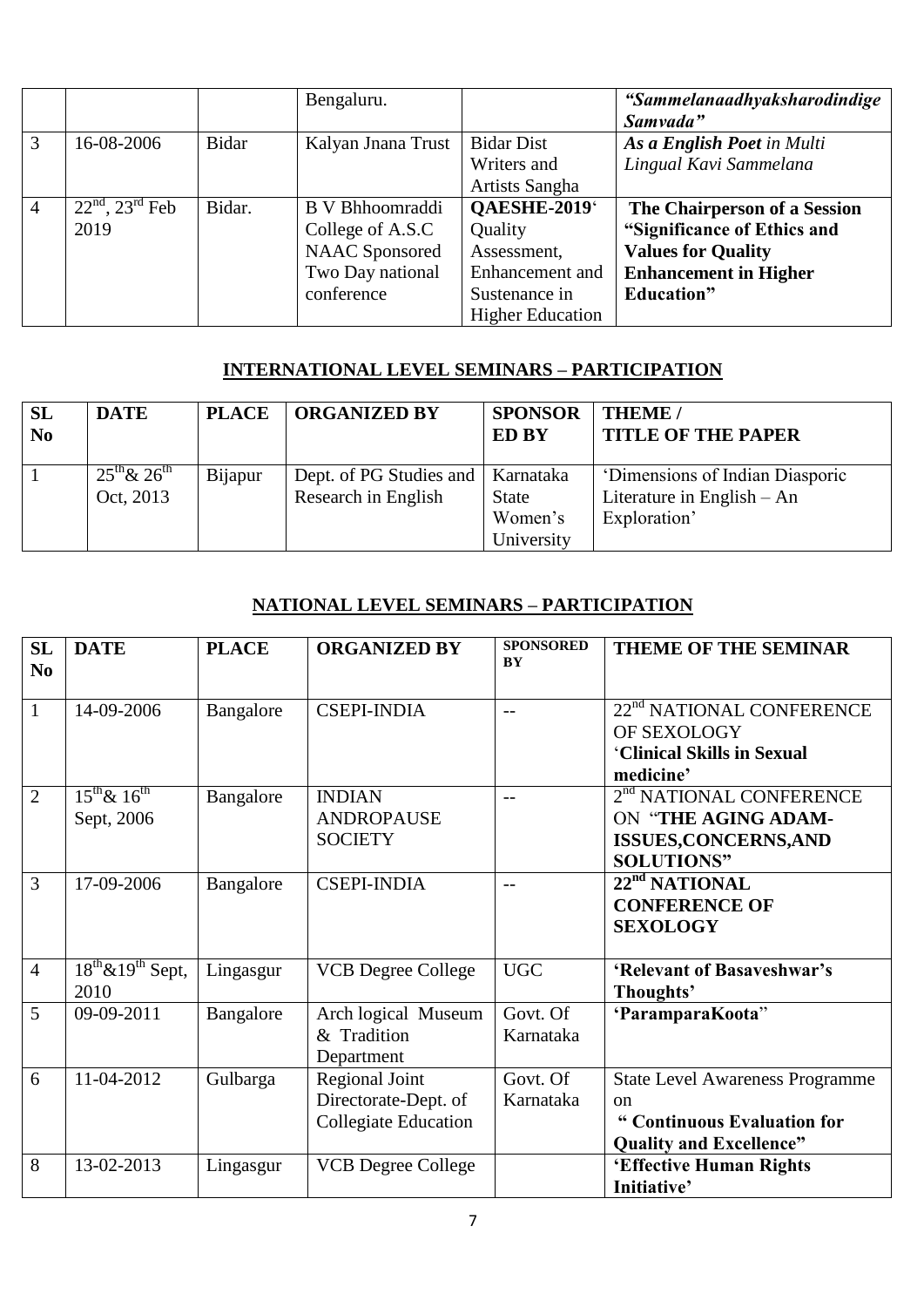| 9  | $26,27 & 28$ <sup>th</sup>            | <b>Bidar</b> | Karnataka college           | <b>UGC</b>  | 'National Folk Literature              |
|----|---------------------------------------|--------------|-----------------------------|-------------|----------------------------------------|
|    |                                       |              |                             |             |                                        |
|    | Feb, 2014                             |              |                             |             | Conference'                            |
| 10 | 15-03-2014                            | Chitguppa    | <b>Internal Quality</b>     | <b>GFCC</b> | 'Preparation for NAAC and Role         |
|    |                                       |              | Assurance Cell - IQAC       | Chitguppa   | of the Staff                           |
|    |                                       |              |                             | <b>DCE</b>  |                                        |
| 11 | 21-02-2015                            | Sindagi      | CM Managuli College         | <b>UGC</b>  | 'The Role of English Language          |
|    |                                       |              |                             |             | <b>Skills in Rural Transformation'</b> |
| 12 | 02-04-2016                            | Kalburagi    | Dr Ambedkar College         | <b>IQAC</b> | 'Role of Languages in Higher           |
|    |                                       |              | of Arts, Commerce &         |             | <b>Education'</b>                      |
|    |                                       |              | <b>PG Centre</b>            |             |                                        |
| 13 | 12-04-2016                            | Raichur      | LVD Collge                  | <b>UGC</b>  | 'Communication Skills in English       |
|    |                                       |              |                             |             | & Employment Opportunities'            |
| 14 | $15^{th}$ & $16^{th}$                 | Central      | Dept. Of English,           | <b>CUK</b>  | 'Shakespeare in the New                |
|    | April, 2016                           | University-  | <b>School of Humanities</b> |             | Millennium'                            |
|    |                                       | Kalburgi     | and Languages CUK,          |             |                                        |
|    |                                       |              | IGNTU- Amarkantaka          |             |                                        |
|    |                                       |              |                             |             |                                        |
|    |                                       |              |                             |             |                                        |
| 16 | $23^{\text{rd}}$ 24 <sup>th</sup> Aug | <b>Bidar</b> | Karnataka College           | <b>NAAC</b> | <b>Role of ICT in Teaching-</b>        |
|    | 2019                                  |              | Bidar, IQAC                 |             | <b>Learning and Evaluation Closure</b> |
|    |                                       |              |                             |             | and Conclusions                        |

## **LONG TERM TRAINING COURSE**

| SL<br>$\mathbf{N}\mathbf{0}$ | <b>DATE</b>                              | <b>PLACE</b> | <b>ORGANIZED INSTITUTION/</b><br><b>ORGANISATION</b> | <b>THEME AND</b><br><b>TOPIC OF THE COURSE</b> |
|------------------------------|------------------------------------------|--------------|------------------------------------------------------|------------------------------------------------|
| $\mathbf{1}$                 | $18^{\text{th}}$ Jan to $11^{\text{th}}$ | Hyderabad    | UGC - Academic Staff College,                        |                                                |
|                              | Feb 2010                                 |              | Osmania University.                                  | <b>Orientation Course</b>                      |
| $\overline{2}$               | $17th$ to $23rd$ April                   | Gulbarga     | Department of Collegiate                             | "Teacher Empowerment Training                  |
|                              | 2011                                     | University,  | <b>Education and Karnataka Jnana</b>                 | for Assistant Professors"                      |
|                              |                                          | Gulbarga     | Ayoga                                                |                                                |
| 3                            | $27th$ Feb to $19th$                     | Chandigarh   | UGC - Academic Staff                                 |                                                |
|                              | March 2013                               |              | College,                                             | <b>Refresher Course</b>                        |
|                              |                                          |              | Panjab University                                    |                                                |
| $\overline{4}$               | $1st$ Feb to 9 <sup>th</sup> Feb         | Infosys      | Infosys BPO Ltd.                                     | <b>Faculty Development Programme</b>           |
|                              | 2016                                     | Mysore       |                                                      |                                                |
| $\overline{5}$               | $17th$ to $23rd$ Aug,                    | Udupi        | The Bharat Scouts & Guides,                          | <b>Basic training Course for Rover</b>         |
|                              | 2018                                     |              | Karnataka                                            | <b>Scout Leader-RSL</b>                        |
| 6                            | $31st$ Dec2018 to                        | Rajkot       | $UGC - HRDC$                                         |                                                |
|                              | $20^{th}$ Jan 2019                       |              | Saurashtra University, Rajkot,                       | <b>Refresher Course</b>                        |
|                              |                                          |              | Gujarat.                                             |                                                |
| $\overline{7}$               | $2nd$ to $8th$ Mar                       | Visakhapatna | $UGC - HRDC$                                         |                                                |
|                              | 2020                                     | m            | Andhra University,                                   | <b>Short Term Course</b>                       |
|                              |                                          |              | Visakhapatnam.                                       |                                                |
| 8                            | $4^{\text{th}}$ to $8^{\text{th}}$ July  | Bangalore    | National Institute of Public                         | <b>Orientation Course on Holistic</b>          |
|                              | 2005                                     |              | Cooperation and Child                                | <b>Development of Adolescent Girls.</b>        |
|                              |                                          |              | Development-NICCD                                    |                                                |

#### **SPECIAL LECTURES / RESOURCE PERSON**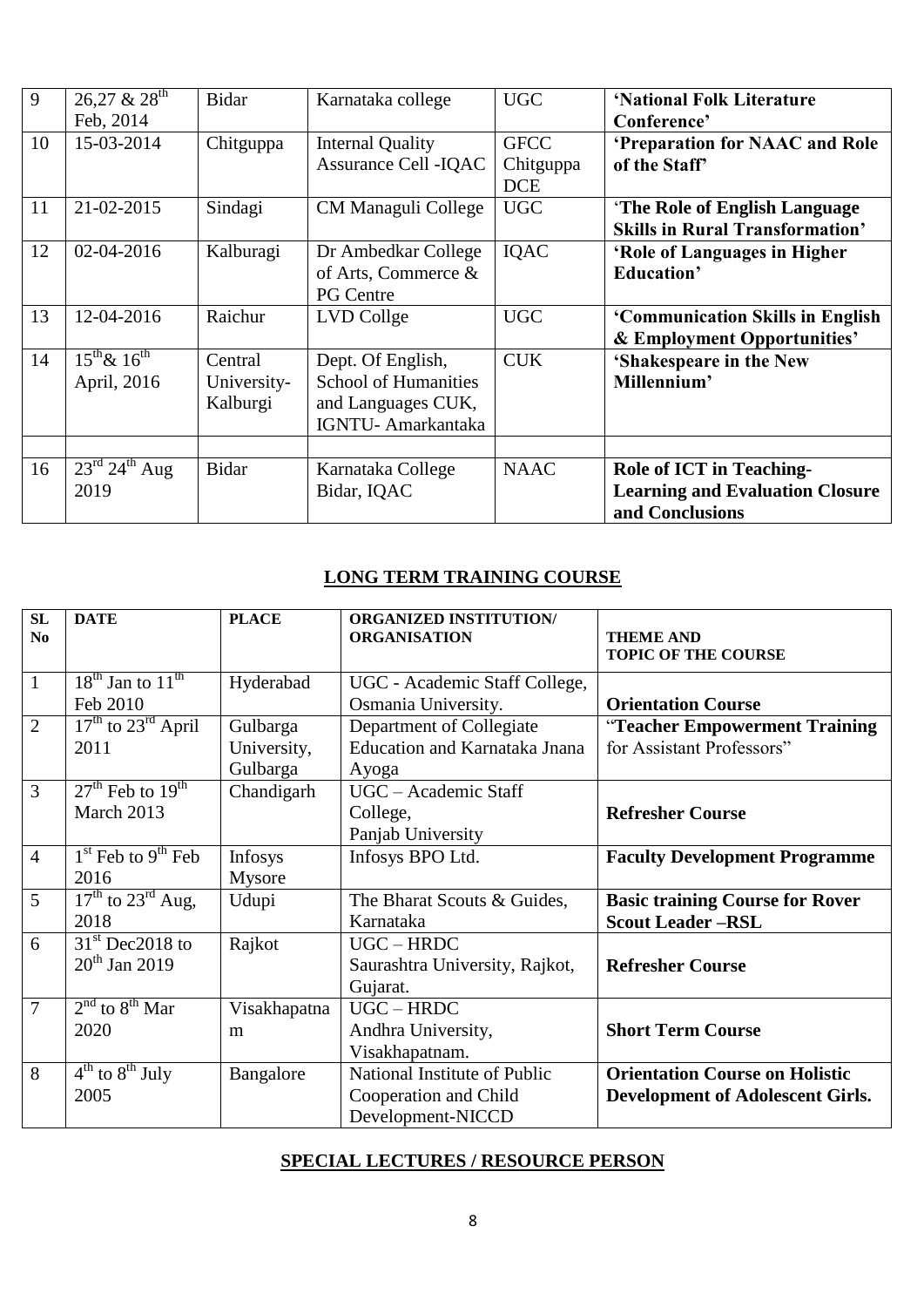| SL<br>N <sub>0</sub> | <b>DATE</b> | <b>PLACE</b> | <b>ORGANIZED</b><br><b>INSTITUTION/</b><br><b>ORGANISATION</b> | <b>SPEAKER/</b><br><b>RESOURCE</b><br><b>PERSON</b> | <b>THEME AND</b><br><b>TOPIC OF THE SPEECH</b> |
|----------------------|-------------|--------------|----------------------------------------------------------------|-----------------------------------------------------|------------------------------------------------|
| $\mathbf{1}$         | 18-7-2010   | <b>Bidar</b> | District Kannada                                               | Special                                             | "Journalism of Bidar District"                 |
|                      |             |              | Sahitya Parishattu                                             | Lecture                                             |                                                |
| $\overline{2}$       | 11-06-2011  | Bidar-       | Bidar District 11 <sup>th</sup>                                | Special                                             | "Education"                                    |
|                      |             | Rangmandir   | Kannada Sahitya                                                | Lecture                                             |                                                |
|                      |             |              | Sammenna                                                       |                                                     |                                                |
| 3                    | 26-3-2012   | Lingasuguru  | Government                                                     | Resource                                            | <b>Personality Development</b>                 |
|                      |             |              | Polytechnic College.                                           | Person                                              | Programme. "Communication Skills               |
|                      |             |              |                                                                |                                                     | & Body Language" - PPT                         |
| $\overline{4}$       | 01-11-2012  | Humnabad     | Taluka                                                         | Special                                             | Karnataka Day Celebration                      |
|                      |             |              | Administraton                                                  | Lecture                                             | "Karnataka Rajyotsava"                         |
| 5                    | 04-11-2012  | <b>Bidar</b> | Kannada Sahitya                                                | Special                                             | "English Language impact on                    |
|                      |             |              | Parishattu.                                                    | Lecture                                             | Modern Kannada Literature"                     |
| 6                    | 2011        | <b>Bidar</b> | Kannada Sahitya                                                | Resource                                            | "Kannada Bhaasemattu Sahityada                 |
|                      |             |              | Parishattu.                                                    | Person                                              | Abhivrudhiyalli Patrikegala Paatra"            |
| $\overline{7}$       | 31-03-2015  | Aland        | GFGC Aland &                                                   | Resource                                            | "Group Discussion, Interview &                 |
|                      |             |              | <b>IQAC</b>                                                    | Person                                              | <b>Report Writing"-PPt</b>                     |
| 8                    | 29-3-2016   | Fatmapur     | <b>NSS Unit</b>                                                | Resource                                            | 'Role of the Youth in Cleanness'               |
|                      |             | Chitguppa    | GFGC Chitguppa                                                 | Person                                              |                                                |
| 9                    | 30-4-2016   | Kalaburagi   | Godutai Doddappa                                               | Resource                                            | <b>Bertrand Russell's Essays-</b>              |
|                      |             |              | Appa Arts &                                                    | Person                                              | "Functions of Teacher"                         |
|                      |             |              | Commerce College                                               |                                                     | "Idea that have Helped Mankind"                |
|                      |             |              | for Women                                                      |                                                     | "Idea that have Helped Mankind"                |

# **Subject expert / Interview Committee Member**

| <b>SL</b>      | <b>ACCADEMIC</b> | <b>COLLEGE</b>                  | <b>Subject Expert</b>         | <b>MEMBER</b>       |
|----------------|------------------|---------------------------------|-------------------------------|---------------------|
| No.            | <b>YEAR/Date</b> |                                 |                               |                     |
| 1              | 2010-11          | Government First Grade College, | <b>English Guest Lecturer</b> | Other subjects      |
|                |                  | Lingasugur.                     | Section                       | selection committee |
| 2              | 10-08-2011       | Government First Grade College, | <b>English Guest Lecturer</b> |                     |
|                |                  | Jalahalli, Dist.Raichur         | Section                       |                     |
| 3              | 16-8-2011        | Government First Grade College, | <b>English Guest Lecturer</b> |                     |
|                |                  | Mudgall. Dist. Raichur          | Section                       |                     |
| $\overline{4}$ | 2011-12          | Government First Grade College, | <b>English Guest Lecturer</b> | Other subjects      |
|                |                  | Lingasugur.                     | Section                       | selection committee |
| $\mathfrak{H}$ | 19-7-2012        | Government First Grade College, | <b>English Guest Lecturer</b> | Other subjects      |
|                |                  | Maski. Dist Raichur.            | Section                       | selection committee |
| 6              | 11-8-2012        | Government First Grade College, | <b>English Guest Lecturer</b> |                     |
|                |                  | Mudgal. Dist. Raichur.          | Section                       |                     |

#### **WORKED AS COORDINTOR/ MEMBER OF COLLEGE COMMITTEE**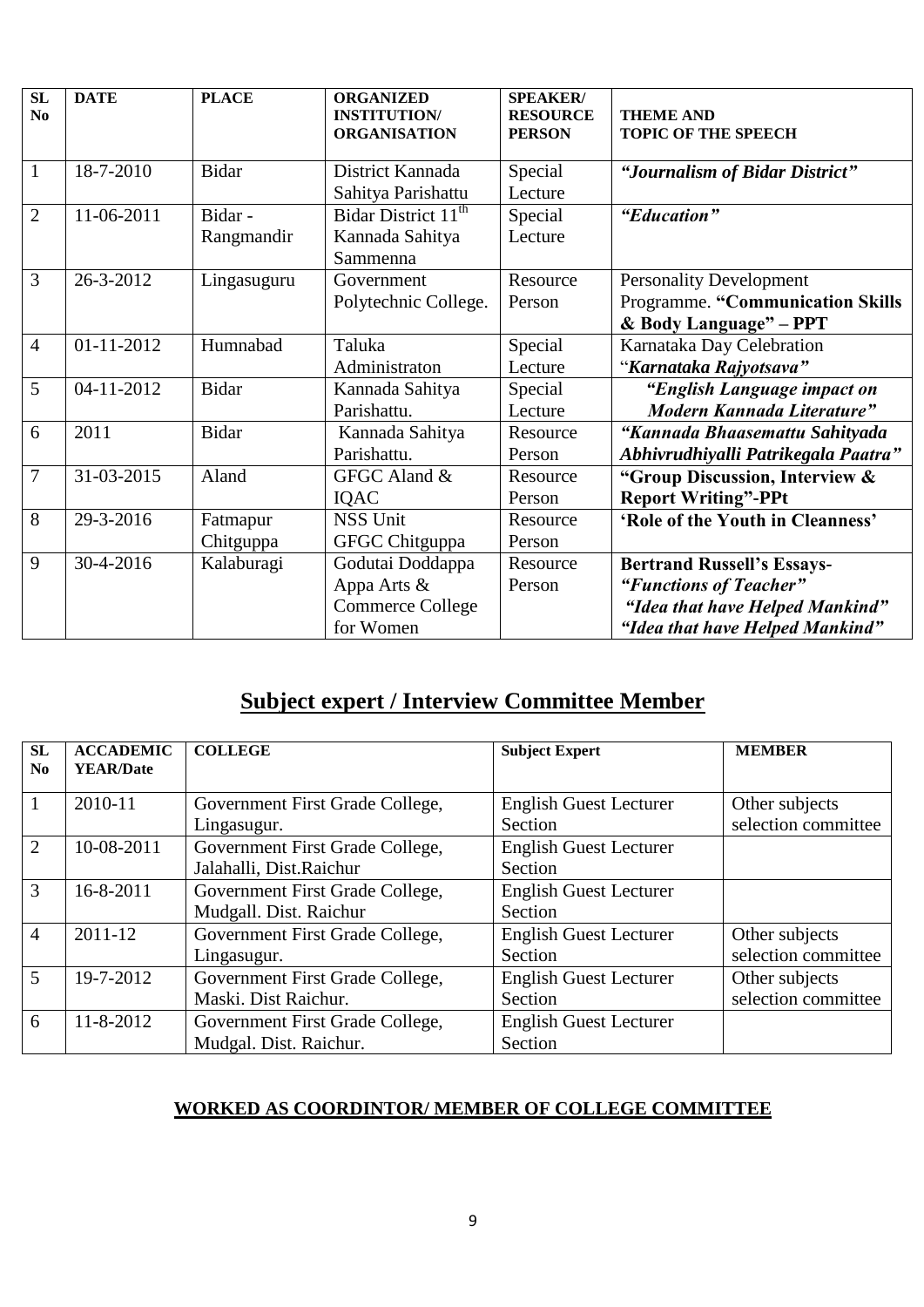| <b>SL</b><br>No | <b>ACCADEMIC</b><br><b>YEAR</b> | <b>COLLEGE</b>                                        | <b>COORDINATOR</b>                                                                                     | <b>MEMBER</b>                                                                                             |
|-----------------|---------------------------------|-------------------------------------------------------|--------------------------------------------------------------------------------------------------------|-----------------------------------------------------------------------------------------------------------|
| $\mathbf{1}$    | 2009-10                         | <b>Government First Grade</b><br>College, Lingasugur. | Time-Table Committee<br><b>NSS Unit</b><br><b>IT Committee</b>                                         | <b>Sports</b><br>Librarary                                                                                |
| $\overline{2}$  | 2010-11                         | <b>Government First Grade</b><br>College, Lingasugur. | "SAHAYOGA" - 'Hosahejje'<br>"MANAVATE"<br><b>IT Committee</b><br><b>UGC</b> Committee                  | <b>Sports</b><br>Librarary<br>Time-Table                                                                  |
| 3               | 2011-12                         | <b>Government First Grade</b><br>College, Lingasugur. | <b>Cultural Committee</b><br>"VIKASANA" - 'Hosahejje'<br>"AANGLA" - 'Hosahejje'<br><b>IT Committee</b> | <b>Sports</b><br>Librarary<br>Time-Table                                                                  |
| $\overline{4}$  | 2012-13                         | <b>Government First Grade</b><br>College, Lingasugur. | <b>Cultural Committee</b><br>'Naipunya Nidhi'<br><b>IT Committee</b>                                   | <b>Sports</b><br>Librarary<br>Time-Table                                                                  |
| 5               | 2013-14                         | <b>Government First Grade</b><br>College, Chitguppa.  | "Naipunya Nidhi" -Special<br>Programme                                                                 | <b>Sports</b><br>Librarary                                                                                |
| 6               | 2014-15                         | <b>Government First Grade</b><br>College, Chitguppa.  | Time-Table Committee<br>Youth Red Cross Society<br>"Naipunya Nidhi" -Special<br>Programme              | <b>RUSA</b> Committee<br><b>NAAC</b> Committee<br>IQAC<br>Library Committee<br>IT Committee               |
| 7               | 2015-16                         | <b>Government First Grade</b><br>College, Chitguppa.  | Time-Table Committee<br>Youth Red Cross Society                                                        | <b>RUSA</b> Committee<br><b>NAAC</b> Committee<br>IQAC<br><b>Library Committee</b><br><b>IT Committee</b> |

## **CHAIRMAN/EXTERNAL/INTERNAL SENIOR SUPERVISOR OF UG EXAMINATION**

| SL             | <b>ACCADEMIC</b> | <b>COLLEGE</b>                                                                  | <b>WORKED AS-Order Date</b>                        |  |
|----------------|------------------|---------------------------------------------------------------------------------|----------------------------------------------------|--|
| No             | <b>YEAR</b>      |                                                                                 |                                                    |  |
|                |                  |                                                                                 |                                                    |  |
|                | 2012-13          | Government First Grade College,                                                 | Internal Senior Supervisor - 13-06-2013            |  |
|                |                  | Lingasugur.                                                                     |                                                    |  |
| $\overline{2}$ | 2013-14          | Sidhartha Degree Collge, Bidar                                                  | $3-12-2013$<br><b>External Senior Supervisor-</b>  |  |
| 3              | 2013-14          | Government First Grade College,                                                 | Internal Senior Supervisor –<br>18-06-2014         |  |
|                |                  | Chitguppa.                                                                      |                                                    |  |
| $\overline{4}$ | 2013-14          | District B Ed Colleges Cluster                                                  | $18-9-$<br><b>Chairman of Vigilance Squad Team</b> |  |
|                |                  | Examination, Bidar                                                              | 2014 to 30-9-2014                                  |  |
| $\overline{4}$ | 2014-15          | VK International Degree College,                                                | 30-11-2014<br><b>External Senior Supervisor-</b>   |  |
|                |                  | <b>Bidar</b>                                                                    |                                                    |  |
| 5              | 2014-15          | VK International Degree College,                                                | <b>External Senior Supervisor-</b><br>5-05-2015    |  |
|                |                  | <b>Bidar</b>                                                                    |                                                    |  |
| 6              | 2015-16          | VK International Degree College,                                                | 13-05-2016<br><b>External Senior Supervisor-</b>   |  |
|                |                  | <b>Bidar</b>                                                                    |                                                    |  |
| 7              | 2010 to 2016     | Total 15633 Answer scripts of BA/BSC/BCOM/BBM/ BCA of I,II,III IV & V Semesters |                                                    |  |
|                |                  | Basic and Optional Evaluated in 11 Sessions                                     |                                                    |  |
|                |                  |                                                                                 |                                                    |  |